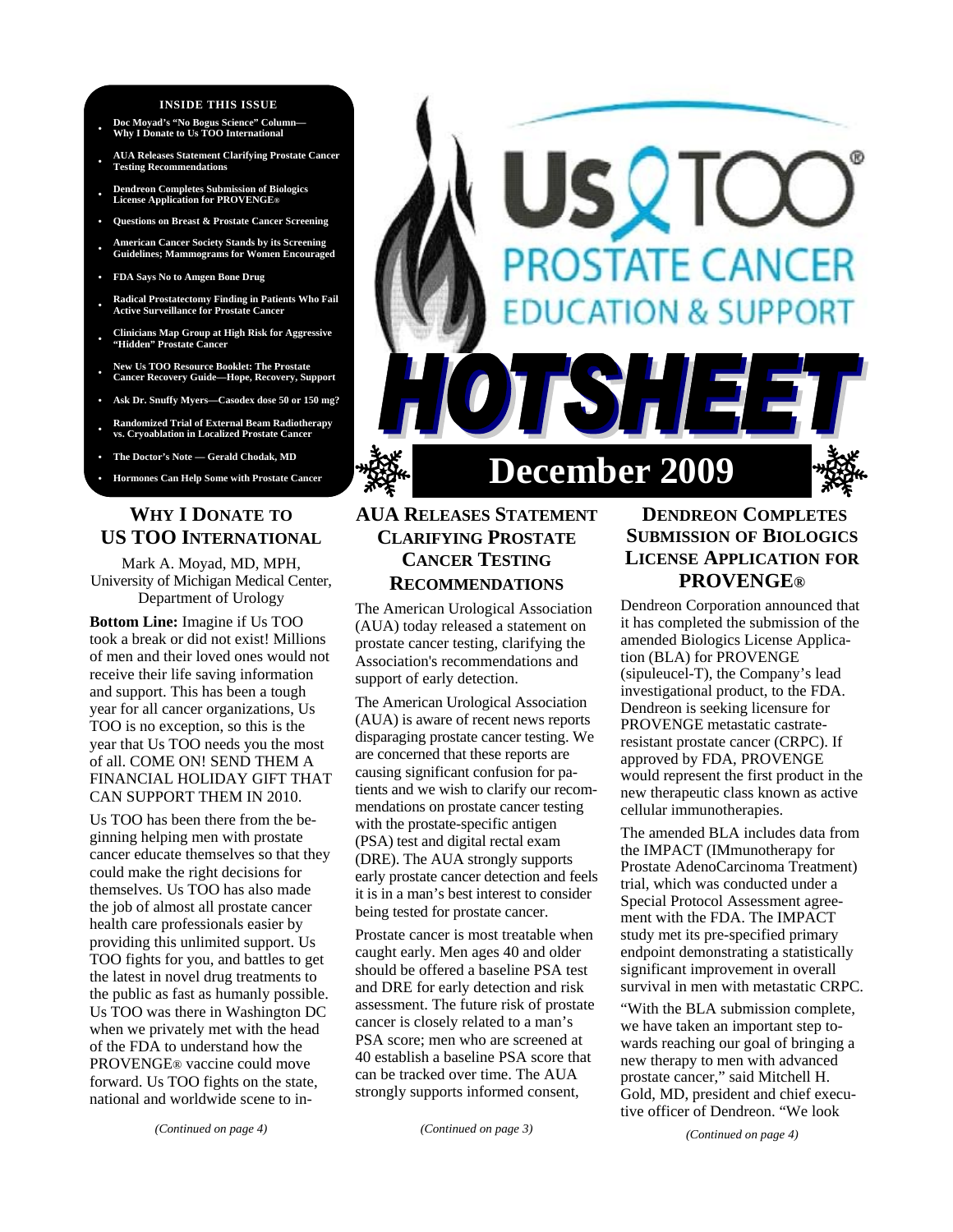#### **PROSTATE CANCER PATIENT SUPPORT - CALL 1-800-80-US TOO, OR GO TO <WWW.USTOO.ORG>**



WEBSITE: WWW.USTOO.ORG COPYRIGHT 2009, US TOO INTERNATIONAL, INC.

### **ANALYSIS QUESTIONS BREAST AND PROSTATE CANCER SCREENING**

Two decades after the explosion in cancer screening fueled by reimbursement for mammography and prostate specific antigen (PSA) testing, a new analysis suggests that it is time to rethink the push for early detection of these two cancers.

There is no argument that more cancers are being detected and at a much earlier stage, but that increase has not resulted in a decrease in metastatic disease, according to Laura Esserman, MD, MBA, of the University of California, San Francisco, and colleagues, who made their case in a special communication published in the 21 October issue of the *Journal of the American Medical Association* (Vol.302, pp. 1685-92, 2009).

In broad strokes they painted a picture of increased detection and costly treatment of cancers that pose minimal risk, without making a dent in killer cancers. The researchers touched a nerve with the commentary, and the American Cancer Society has already gone on record saying that it is reconsidering its position on the risks and benefits of breast and prostate cancer screening.

Otis Brawley, MD, chief medical officer of the society told The New York Times, that the benefits of screening have been exaggerated.

"It is very appropriate that we occasionally step back, assess and reflect on what we in medicine are doing," Brawley added. "In the case of some screening for some cancers, modern medicine has overpromised. Some of our successes are not as significant as first thought. Cancer is a complicated disease and too often we have tried to simplify it and simplify messages about it, to the point that we do harm to those we want to help."

In the JAMA paper, Esserman wrote that the screening push seemed like a logical way to reduce cancer mortality. For both breast and prostate cancer "there are remarkable differences between outcomes of localized versus advanced disease (breast cancer: fiveyear relative survival rates of 98.1% versus 27.1%; prostate cancer: 100%

#### versus 31.7%)."

And the penetration of the screening has been significant – 70% of women 40 or older say they have had a recent mammogram, and 50% of at-risk men have routine PSA testing.

But when prostate cancer mortality in the US was compared with the rate in UK – where PSA screening is not recommended – there was no difference, although the incidence of prostate cancer was dramatically higher in the US. For breast cancer, seven randomized trials found a relative reduction in mortality ranging from 20% to 30%, but the "observed decrease in mortality is attributable to both screening and adjuvant therapy, with an estimated decrease of 7% to 23%, and 12% to 21%, respectively."

Esserman suggested that the problem may be that early detection "may not be the solution for aggressive cancers because many may not be detected early enough for a cure."

What is an effective screening technique is the detection of premalignant lesions, which is exactly what occurs with both colonoscopy and pap smears, two screening strategies that have significantly decreased invasive colorectal and cervical cancers.

Esserman argued that it is time to develop new screening strategies – possibly new biomarkers – that will be able to differentiate between "significantand minimal-risk cancers." At the same time, she recommended new strategies to "reduce treatment for minimal-risk disease" and called for the development of "clinical and patient tools to support informed decisions about prevention, screening, biopsy, and treatment, and offer treatments tailored to tumor biology."

The article "grew out of collaboration initiated within the Early Detection Research Network and was supported by grants U01CA111234 and U01CA086402."

*UCSF Department of Public Affairs 20 October 2009 MedPage Today, 21 October 2009*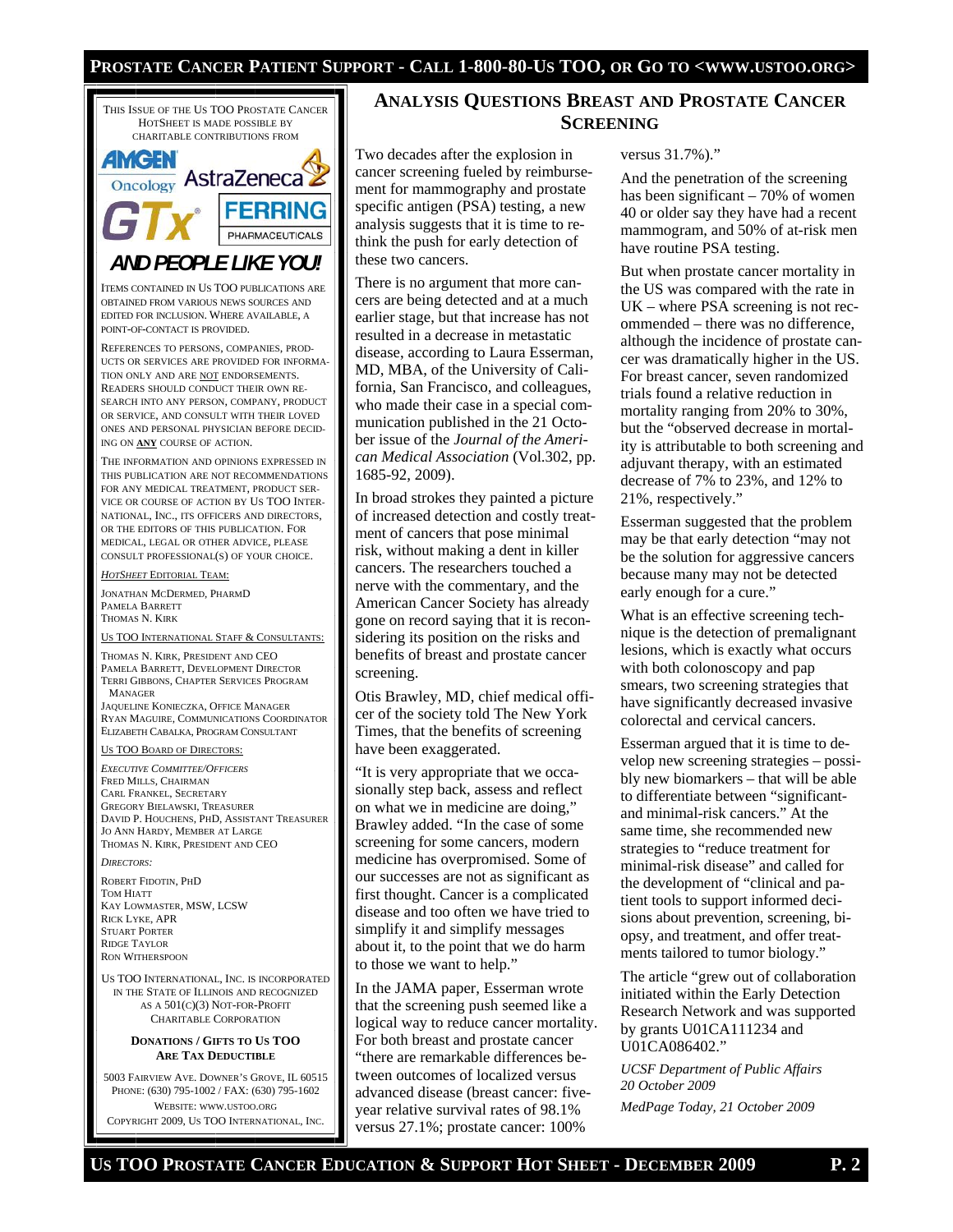### **AMERICAN CANCER SOCIETY STANDS BY ITS SCREENING GUIDELINES; WOMEN ENCOURAGED TO CONTINUE GETTING MAMMOGRAMS**

**Statement of Otis W. Brawley, MD, Chief Medical Officer, American Cancer Society in Response to New York Times Article on Cancer Screening** 

"Today's New York Times article 'In Shift, Cancer Society Has Concerns on Screening' indicates that the American Cancer Society (ACS) is changing its guidance on cancer screening to emphasize the risk of overtreatment from screening for breast, prostate, and other cancers.

"While the advantages of screening for some cancers have been overstated, there are advantages, especially in the case of breast, colon and cervical cancers. Mammography is effective – mammograms work and women should continue get them. Seven clinical trials tell us that screening with mammography and clinical breast exam do reduce risk of breast cancer death. This test is beneficial in that it saves lives, but it is not perfect. It can miss cancers that need treatment, and in some cases finds disease that does not need treatment. Understanding these limitations will help researchers develop better screening tests. ACS stands by its recommendation that women age 40 and over should receive annual mammography, and women at

high risk should talk with their doctors about when screening should begin based on their family history.

"The bottom line is that mammography has helped avert deaths from breast cancer, and we can make more progress against the disease if more women age 40 and older get an annual mammogram. Since 1997 the ACS has recommended that men talk to their doctor and make an informed decision about whether or not prostate cancer early detection testing is right for them. This recommendation also still stands."

"Cancer is a very complex and complicated disease. The ACS makes evidence-based cancer screening recommendations, and strives to provide clear messages about cancer screening to patients and doctors. Our guidelines are constantly under review to evaluate them as new evidence becomes available. Simple messages are not always possible, and over-simplifying them can in fact do a disservice to the very people we serve."

ACS combines an unyielding passion with nearly a century of experience to

save lives and end suffering from cancer. As a global grassroots force of more than three million volunteers, we fight for every birthday threatened by every cancer in every community. We save lives by helping people stay well by preventing cancer or detecting it early; helping people get well by being there for them during and after a cancer diagnosis; by finding cures through investment in groundbreaking discovery; and by fighting back by rallying lawmakers to pass laws to defeat cancer and by rallying communities worldwide to join the fight. As the nation's largest non-governmental investor in cancer research, contributing about \$3.4 billion, we turn what we know about cancer into what we do. As a result, more than 11 million people in America who have had cancer and countless more who have avoided it will be celebrating birthdays this year.

To learn more about us or to get help, call us anytime, day or night, at 1-800- 227-2345 or visit <www.cancer.org>. *ACS, 21 October 2009* 

# **AUA CLARIFIES PROSTATE CANCER TESTING RECOMMENDATIONS** *(Continued from page 1)*

including a discussion about the benefits and risks of testing, before screening is undertaken.

According to the American Cancer Society (ACS), prostate cancer is the most common non-skin cancer affecting men in the US. One in six men will be diagnosed with prostate cancer in his lifetime – more than 192,000 in 2009. It is the second leading cause of cancer death in American men.

Prior to the emergence of PSA testing, only 68 percent of newly diagnosed men had cancer localized to the prostate and 21 percent had metastatic disease. Today, more than 90 percent of these men have cancer confined to the prostate and only 4 percent have cancer that has spread to other areas of the body. US deaths from prostate cancer have decreased by 40 percent over the past decade – a greater decline than for any other cancer. While the PSA test may be limited because it does not indicate whether a cancer is aggressive, the test provides important information in the diagnosis, pretreatment staging or risk assessment, and monitoring of prostate cancer patients. It has allowed millions of men to make informed treatment decisions that may have saved their lives.

The controversy over prostate cancer should not surround the test, but rather how test results influence the decision to treat. The decision to proceed to prostate biopsy should be based not only on elevated PSA and/or abnormal DRE results, but should take into account multiple factors including free and total PSA, patient age, PSA velocity, PSA density, family history, ethnicity, prior biopsy history and comorbidities.

A cancer cannot be treated if it is not detected. Not all prostate cancers require immediate treatment; active surveillance, in lieu of immediate treatment, is an option that should be considered for some men. Testing empowers patients and their urologists with the information to make an informed decision.

The above statement may be attributed to AUA Past President John M. Barry, MD. The AUA Best Practice Statement on Prostate-Specific Antigen can be viewed here: <www.auanet.org/ content/guidelines-and-quality-care/ clinical-guidelines/main-reports/ psa09.pdf>.

*Vocus/PRWEB, 2 November 2009*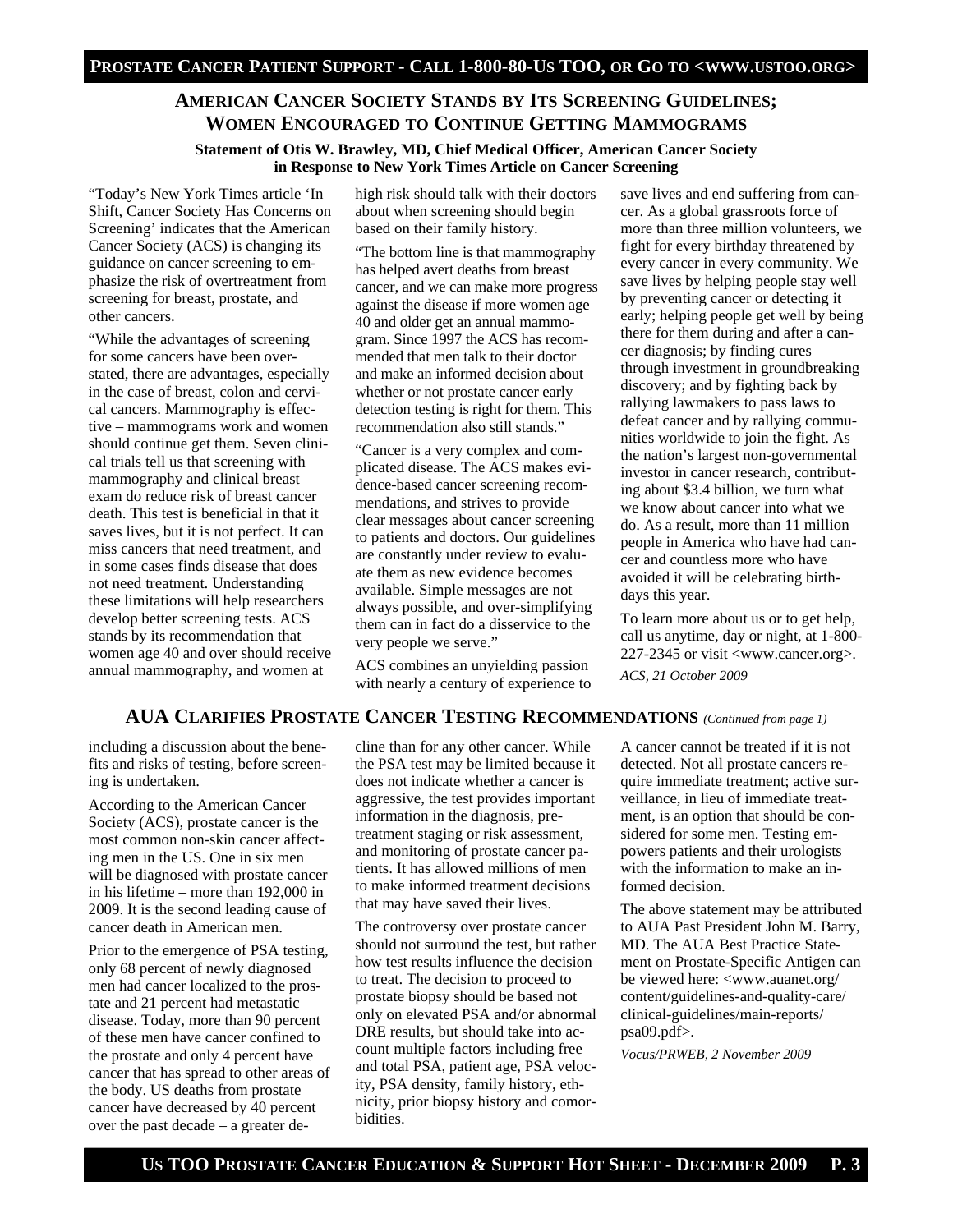#### **PROSTATE CANCER PATIENT SUPPORT - CALL 1-800-80-US TOO, OR GO TO <WWW.USTOO.ORG>**

#### **DOC MOYAD**

*(Continued from page 1)* 

crease funding for prostate cancer. Us TOO continues to team up with other prostate and non-prostate cancer organizations to do whatever is needed to help prostate cancer patients and their families!

I am one of the last individuals that should be financially contributing to Us TOO because I am a monthly volunteer, but I recognize that as much as I believe that I am doing for this organization, it has done much more for me and the thousands of patients that I have tried to educate and help over my career. This was a terrible year financially for almost all charitable organizations because the economy was so pathetic, but this is exactly why I also believe I can give up just one evening of going out for a meal and drinks to do my part for this incredible organization. I challenge you to do the same!

Can you imagine a world without over 300 prostate cancer support groups, no monthly *HotSheet*, no resources for men with newly diagnosed, already treated and recurring disease, or for men with advanced prostate cancer in desperate need of help?!

I cannot imagine this, just like I cannot imagine going a month without writing my column for Us TOO, except this month I am going to skip my monthly column just to implore you to do the right thing for this holiday season, and give just a little to an organization that is one of our only voices in an area of medicine ridiculously under -funded and under-appreciated.

### **FDA SAYS NO TO AN AMGEN BONE DRUG**

Amgen has failed to win approval from the FDA, for now at least, for the bone-strengthening drug, denosumab, that the company has been counting on to propel its growth. The company said that the FDA had instead asked for more information – though not new clinical trials – for the drug, denosumab. The drug is meant to be a treatment for osteoporosis, the bonethinning disease, in women who have passed through menopause. In August, an advisory committee to the FDA had voted 15-0 in August in favor of approval of denosumab to treat osteoporosis, but 12-3 against approval for preventing it.

Recently, some Wall Street analysts had speculated that the FDA would delay its decision on denosumab by 90 days past Monday's deadline. Such a delay is not uncommon because the agency's staff is stretched thin. But the FDA instead issued a "complete response" letter, essentially a rejection, which could possibly delay approval well beyond 90 days.

Analysts have predicted that denosumab, which Amgen would sell under the name Prolia, could reach sales of at least \$1 billion a year, and possibly much more. Amgen needs a hit product because sales of Aranesp, its flagship drug for anemia, have been hurt by safety concerns. And growth in sales of its other big-selling drugs has slowed.

*(Continued on page 8)* 



# **PROVENGE**

*(Continued from page 1)* 

forward to working with the FDA to potentially make PROVENGE the first active cellular immunotherapy to be licensed in the United States."

PROVENGE is available through several ongoing clinical trials, including OpenACT, an open label trial enrolling men with metastatic CRPC, Pro-ACT (PROstate cancer Active Cellular immunoTherapy), and NeoACT (NEOadjuvant Active Cellular immunotherapy). For more information regarding these studies, visit <www.clinicaltrials.gov>.

#### About PROVENGE

PROVENGE is Dendreon's investigational product candidate for men with advanced prostate cancer and may represent the first in a new class of active cellular immunotherapies (ACIs) specifically designed to engage the patient's own immune system against cancer. PROVENGE and other ACIs are uniquely designed to use live human cells to engage the patient's own immune system with the goal of eliciting a specific long-lasting response against cancer.

*This news release contains forward-looking statements that are subject to risks and uncertainties. Factors that could affect these forwardlooking statements include, but are not limited to, developments affecting Dendreon's business and prospects, including the FDA's actions with respect to the BLA and whether the FDA determines to convene an advisory committee to review the BLA; progress on the commercialization efforts for PROVENGE, including the expansion of Dendreon's manufacturing capacity and other necessary infrastructure; success in the hiring of additional personnel to support business growth and expansion; the outcome of pre-approval inspection of Dendreon's expanded manufacturing facility; and requisite receipt of FDA licensure for marketing of PROVENGE and the risk that additional capital could be needed in the future for the potential commercialization of PROVENGE. Information on the factors and risks that could affect Dendreon's business, financial condition and results of operations are contained in Dendreon's public disclosure filings with the U.S. Securities and Exchange Commission, which are available at <www.sec.gov>. Dendreon cautions investors not to place undue reliance on the forwardlooking statements contained in this press release. All forward-looking statements are based on information currently available to Dendreon on the date hereof, and Dendreon undertakes no obligation to revise or update these forwardlooking statements to reflect events or circumstances after the date of this press release, except as required by law.* 

*Dendreon Corporation, 2 November 2009*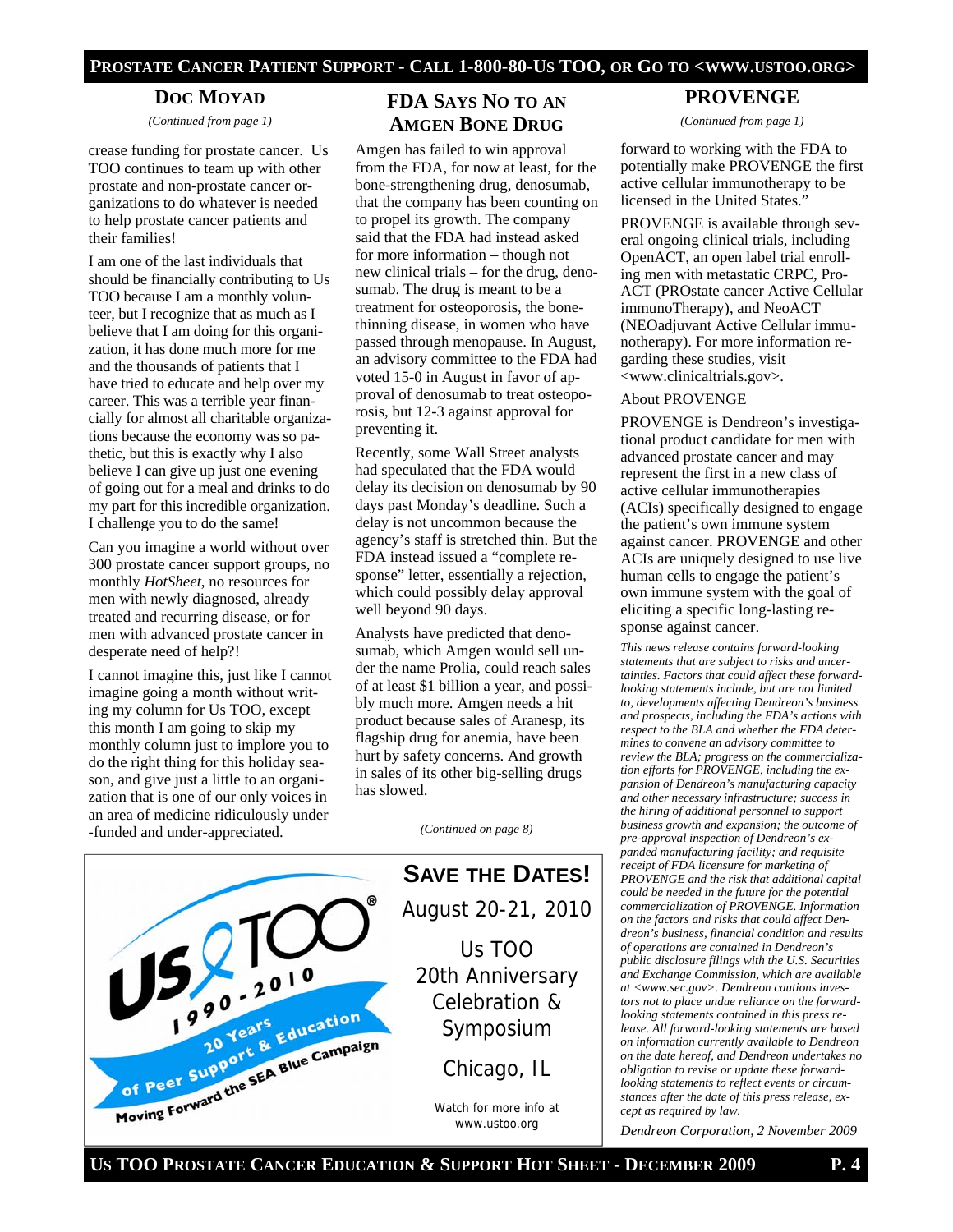# **RADICAL PROSTATECTOMY FINDINGS IN PATIENTS IN WHOM ACTIVE SURVEILLANCE OF PROSTATE CANCER FAILS**

Duffield AS, Lee TK Miyamoto H, Carter HB, Epstein JI

#### **J Urol 182(5): 2274-8, 2009**

Little data are available on radical prostatectomy findings in men who experience disease progression following active surveillance.

A total of 470 men in our active surveillance program underwent annual repeat needle biopsies to look for progression defined as any Gleason pattern grade 4/5, more than 50% cancer on any core or cancer in more than 2 cores. Slides were available for review in 48 of 51 radical prostatectomies with progression.

The average time between the first prostate biopsy and radical prostatectomy was 29.5 months (range 13 to 70), with 44% and 75% of the patients showing progression by the second and third biopsy, respectively. There were 31 (65%) organ confined cases, of which 25 (52%) were Gleason score 6. Of 48 cases 17 (35%) had extraprostatic extension, 3 had seminal vesicle/lymph node involvement and 7 (15%) had positive margins. Mean total tumor volume was  $1.3 \text{ cm}^3$  (range 0.02 to 10.8). Of the 48 tumors 13 (27%) were potentially clinically insignificant (organ confined, dominant nodule less than  $0.5 \text{ cm}^3$ , no Gleason pattern 4/5) and 19% (5 of 26) of the radical prostatectomies with a dominant tumor nodule less than  $0.5 \text{ cm}^3$ demonstrated extraprostatic extension, 4 with Gleason pattern 4. All 10 tumors with a dominant nodule greater than 1 cm<sup>3</sup> were located predominantly anteriorly.

Most progression after active surveillance occurs 1 to 2 years after diagnosis suggesting undersampling of more aggressive tumor rather than progression of indolent tumor. Even with progression most tumors have favorable pathology (27% potentially insignificant). A small percentage of men have advanced stage disease (pT3b or N1). The anterior region should be sampled in men on active surveillance.

# **CLINICIANS MAP GROUP AT HIGH RISK FOR AGGRESSIVE, "HIDDEN" PROSTATE CANCER**

Clinical researchers at Princess Margaret Hospital (PMH) can now answer the question that baffles many clinicians why do some men with elevated prostate specific antigen (PSA) levels who are carefully monitored and undergo repeated negative biopsies still develop aggressive prostate cancer?

The answer is hidden tumors located on the top of the prostate that evade traditional diagnostic procedures, including ultrasound-guided needle biopsy. The PMH research, published online in the British Journal of Urology International demonstrates that magnetic resonance imaging (MRI) is the best tool to reveal such tumors.

"Our findings identify a specific highrisk group whose tumors are difficult to diagnose because of location. These men benefit from MRI, which guides the biopsy procedure with a high degree of accuracy," says author Dr. Nathan Lawrentschuk, Urologic Oncology Fellow, PMH Cancer Program, University Health Network. "The research team calls the presentation of elevated PSA and repeated negative biopsy results in 'prostate evasive anterior tumor syndrome' (PEATS)."

"Knowing about PEATS may also be important for men already on 'active surveillance' - patients with slow growing prostate cancer who are being regularly monitored through PSA testing and biopsy. Every man does not need an MRI, but knowing about PEATS will help us identify those who do," says principal investigator Dr. Neil Fleshner, Head of the Division of Urology, Princess Margaret Hospital, and Professor of Surgery at University of Toronto.

A team of urologists, surgeons, radiologists and pathologists studied 31 PMH patients who had positive biopsy results and tumors on top of their prostate as shown on MRI. They found that MRI was able to help diagnose hidden prostate tumors 87% of the time.

Dr. Lawrentschuk says clinicians need to be aware of PEATS because these hidden tumors can be aggressive. *Medical News Today, 09 October 2009* 

### **NEW POST-SURGERY GUIDE TO RESTORATION OF SEXUAL HEALTH AND CONTINENCE NOW AVAILABLE**

Us TOO is pleased to announce the release of a valuable new resource, *The Prostate Cancer Recovery Guide: Hope, Recovery, Support – Insights to help you live life restored after prostate cancer surgery.*

This 71-page booklet is designed to provide you with important information about what to expect after your prostatectomy, helping you track your progress, providing support options and other important things to know in the months following your surgery.



The guide is organized into seven sections covering What to expect postsurgery, Regaining continence, Restoring your sexual health, Tracking your progress, Frequently asked questions,

EDCURE.org

**US** TOO

Copies of the guide were shipped to Us TOO support group chapters last month to distribute to their local members.

Resources and a Glossary.

You can also read the entire publication online or request a your own copy by using the Us TOO Online Information Request Center at <www.ustoo.org/ freematerials>.

Special thanks go to EDCure.org and MaleContinence.org who produced and shared the guide with Us TOO, and to the Us TOO volunteer reviewers.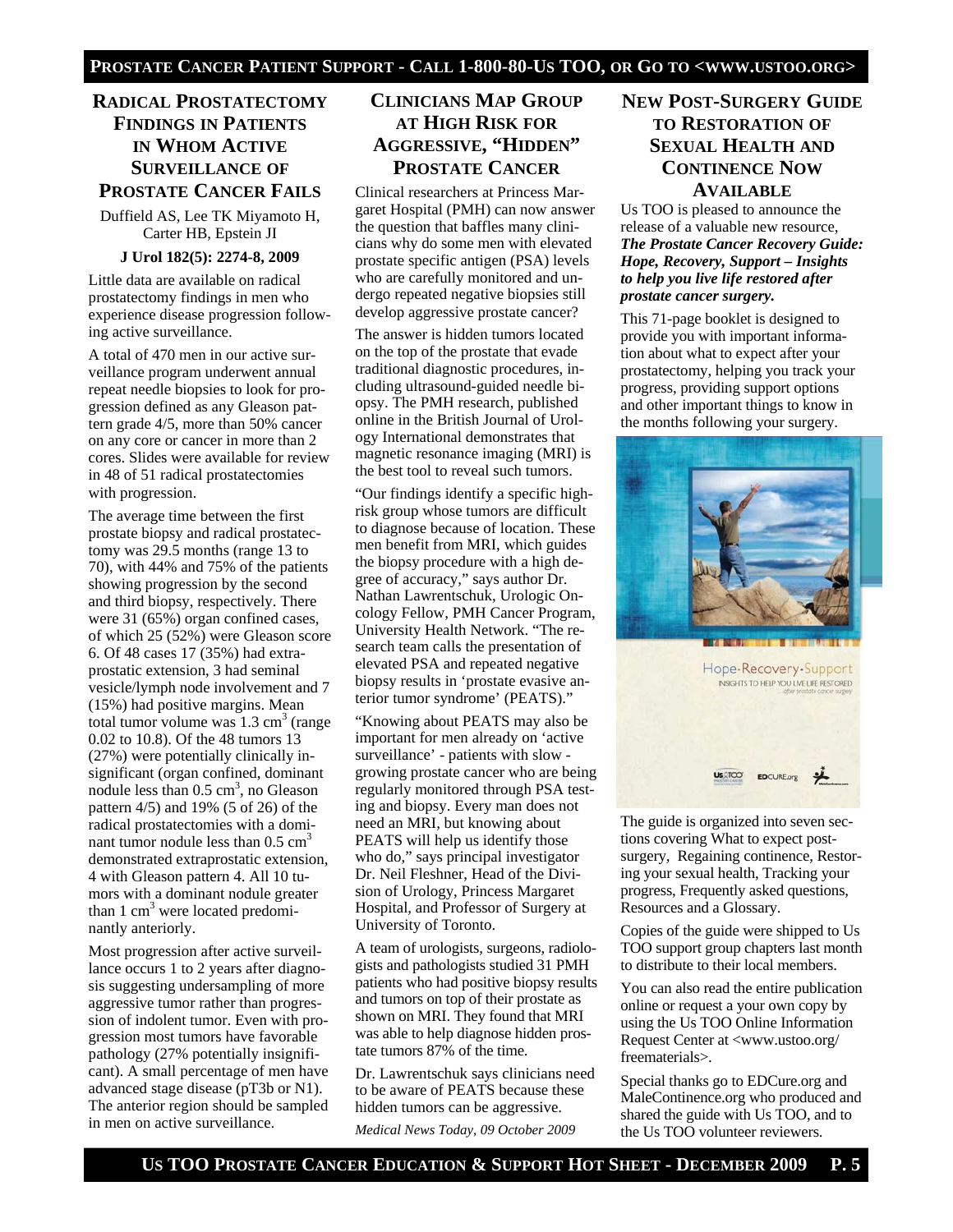### **ASK DR. SNUFFY MYERS**

**You've got questions about prostate cancer. Dr. Myers has answers. That's all you need to know. To submit your question, please email it to ustoo@ustoo.org.** 

#### Dear Dr. Myers,

"My pharmacist tells me that 150 mg per day of Casodex® is not FDA approved. (50 mg is approved.) In your book you recommend 150 mg of Casodex for high-risk patients. Can one obtain 150 mg of Casodex?"

There appears to be a great deal of misunderstanding about the impact of FDA approval on physician use of drugs. In fact, if a drug is approved by the FDA and on the market, it can be used for other conditions. This is allowed because of a limitation in our system of drug development and approval. It costs several million dollars to get a drug approved for a disease or condition. There are many situations where the market size is not lucrative enough to attract the interest of the pharmaceutical companies. Market size is not the only limiting factor.

For prostate cancer, the major acceptable end point for a clinical trial is survival. For many presentations of prostate cancer, patients do not start to die until 10 to 20 years after diagnosis. The life of the patent on the drug is likely to run out before a pharmaceutical firm can recoup their costs and generate enough profit to make the

# **US TOO INTERNATIONAL PARTICIPATES IN COMBINED FEDERAL CAMPAIGN**

Military and federal employees – Please remember Us TOO International in the 2009 Combined Federal Campaign! **Use CFC# 11614.** 

Thank you!



investment attractive. The paragraph below is from the FDA guidance on the off-label use of drugs, which was updated in March 2009. Without the option of using off-label drugs, there would be very few treatment options for many men with prostate cancer.

*"Good medical practice and the best interests of the patient require that physicians use legally available drugs, biologics and devices according to their best knowledge and judgment. If physicians use a product for an indication not in the approved labeling, they have the responsibility to be well informed about the product, to base its use on firm scientific rationale and on sound medical evidence, and to maintain records of the product's use and effects."* 

As you point out, Casodex is FDA approved in a 50 mg size, but not in a 150 mg size. The solution is simply to take three of these 50 mg pills. I should point out that Casodex is now available as the generic, bicalutamide.

Casodex is a pure antiandrogen. There are two other pure antiandrogens – Eulexin® (flutamide) and Nilandron® (nilutamide). All three drugs have the capacity to cause liver damage with Eulexin being the worst offender. After two literature reports indicated that Actigall® (ursodiol) was able to reverse liver damage due to Eulexin, we have then gone on to show that this drug can reverse liver toxicity due to Casodex. I recommend patients take Actigall in a prophylactic fashion to prevent any risk of liver damage. The dose is 300 mg two or three times per day.

#### About Dr Myers:

Medical oncologist and prostate cancer survivor, Dr. Charles "Snuffy" Myers was a key player in creating AZT, suramin, and phenylacetate while working at the National Institute of Health. With over 250 research papers published, Myers is one of the leading developers of today's prostate cancer canon on both the research and treatment side of the test tube. Prostate Forum is the educational arm of his world -renowned practice that is dedicated to providing men with the comprehensive care that saved his own life.

# **RANDOMIZED TRIAL OF EXTERNAL BEAM RADIOTHERAPY VS. CRYOABLATION IN PATIENTS WITH LOCALIZED PROSTATE CANCER: QUALITY OF LIFE OUTCOMES**

In the 18 August 2009 online edition of the journal *Cancer*, Dr. John Robinson and associates present Quality of Life (QoL) outcomes from a single institution randomized trial comparing external beam radiotherapy (EBRT) with cryotherapy (CT) for localized prostate cancer. They previously reported a non-inferiority oncologic outcome for cryotherapy in this study.

The trial ran from 1997 to 2003, and 122 prostate cancer patients were randomized to EBRT and 122 to CT. Neoadjuvant hormone therapy was given for 3 months in 160 patients and 6 months in 71 patients. QoL was assessed by the EORTC QLO C30 and the UCLA Prostate Cancer Index prior to treatment and at 1.5, 3, 6, 13, 24, and 36 months after treatment. Domains assessed in the EORTC QLO C30 include physical activity, emotional state, social interaction, global health, and symptom scales. The UCLA Prostate Cancer Index assesses sexual, urinary, and bowel functions.

EORTC QLO C30 domains demonstrated an increase in symptoms after either treatment with the exception of insomnia and more EBRT patients experienced insomnia at 3 and 24 months compared with CT patients. The average urinary bowel and sexual function scores demonstrated differences. CT patients reported lower urinary function scores (69.4 vs. 90.7), similar bowel function, and lower sexual function scores (7.2 vs. 32.9). At 36 months EBRT men had slightly lower urinary function scores but no difference in bowel function scores. The CT patients had lower sexual function scores at 36 months (16 vs. 36.7). The proportion of CT patients with urinary bother increased from 1% at baseline to 29.3% at 6 weeks with no long-term effects at 36 months.

*(Continued on page 8)*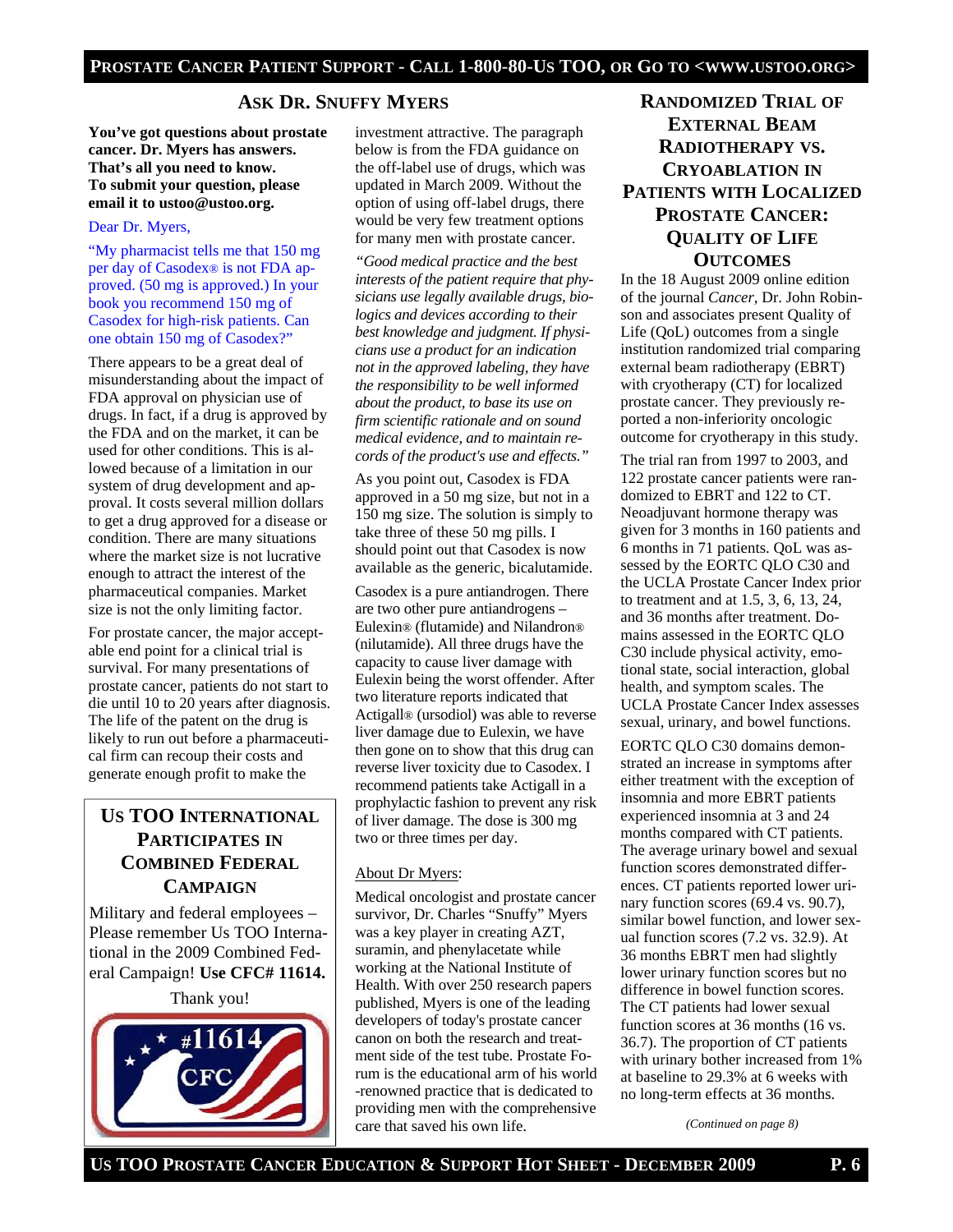### **THE DOCTORS NOTE – GERALD CHODAK, MD**

Here we go again; yet more about screening, a topic that that does not disappear.

First let me clarify my position which is so often misrepresented. I am not now nor have I ever been against screening. However, I am against giving messages to the public that are not supported by sound scientific studies. Until recently, the message to the public has been that screening should be done because it will save so many lives, but no data supported that position. Now, we finally have some good, though not perfect information from recent studies that begins to address that message and we find that the message really has been greatly exaggerated; yes there is some benefit but it is extremely small and it causes a major problem of over treatment.

The article by Esserman and colleagues (*JAMA*) also challenges the message by comparing the US, where about 70% of men are getting screened against the UK, where limited screening has occurred. Their finding: little to no difference in prostate cancer mortality rates. In reaction to this publication, the American Cancer Society issued a recent statement that also stated that the benefit of PSA screening has been exaggerated to the public.

At the same time, the AUA has clarified its recent recommendation that all men should get a baseline PSA starting at age 40 because '*if you don't find it early you can't treat it early*.'

There are no prospective studies that demonstrate conclusively that following this recommendation will reduce mortality or improve upon the recent PLCO and ERSPC findings and there are no data about how many men will have to be treated to prevent one cancer death. None of these deficiencies is acknowledged in the new statement.

There is no doubt that baseline PSA testing at an earlier age will reassure some men that their risk of ever getting cancer is low, but what is the tradeoff? Will it result in even more men getting unnecessary therapy and a compromised quality of life?

Although having a diagnosis of cancer does not have to result in treatment, how many men in their 40's who are found to have cancer will be willing to forego immediate therapy? Undoubtedly it will be very few. They are likely to view the study cited in this issue by Duffield and colleagues of radical prostatectomy findings in men who had been on active surveillance. Of the 470 men in their program, 48 needed treatment of which 17 (3.6%) had cancer outside the prostate on their radical prostatectomy specimen.

Even those small numbers of potentially incurable cancers will be enough to scare most men into proceeding to immediate treatment. Consequently, shouldn't the public have been told by the AUA that their new recommendation is not supported by a proper study and its impact on the death rate is unknown? Finding early cancers is necessary but definitely not sufficient to justify this policy.

Screening for lung cancer, ovarian cancer and neuroblastoma also finds more early stage cancers, but cancer deaths were not lowered significantly to justify their use. Certainly, people will argue that some of those people still would have benefited. The problem with PSA testing in 50+ year old men is that a portion already have advanced disease by the time the test is abnormal so it would seem logical that they need to be tested even earlier. Unfortunately, PSA testing at 40 still might not be good enough to prevent many of those men from eventually dying because the test may be unable find aggressive tumors before one cancer cell has spread.

What does all this mean for your friends and relatives who do not have the disease? Should they get tested or not? The answer is they should understand the tradeoff and uncertainty and make a choice, but not make that choice based on misinformation. Understanding what is known but also what is not known will help them make a decision.

# **HORMONE THERAPY CAN HELP SOME WITH PROSTATE CANCER**

A brief course of hormone-blocking therapy (HT) can provide small benefits to a specific group of men who get radiation therapy (RT) for prostate cancer, a long-running study shows.

Ten-year survival was 62 percent in men with cancers graded as intermediate risk who got HT in addition to RT, compared to 57 percent of those who got RT alone, said Dr. Christopher U. Jones, a radiation oncologist at Radiological Associates of Sacramento, a member of the group reporting the results at the 2009 American Society for Therapeutic Radiation Oncology meeting. Biopsies taken from men showed no traces of cancer in 78 percent of those having combined HT+RT vs. 60 percent in those getting RT alone.

The benefit is statistically significant but not huge, because "we weren't expecting large differences" in such cases, Jones said. And while study results already are incorporated in medical practice, it is not the final word on the issue, since "the standard of care in RT has changed since the study began in 1994," Jones said. "We can now localize treatment more so we give higher doses of RT, 50 percent higher."

Even the definition of "intermediate risk" has evolved, he said. It is now based on such factors as levels of PSA and Gleason score. "Since the study opened, we have more data and are better able to determine who is truly at low risk," Jones said. "Of the 2,000 we enrolled, we now know that 685 were truly low-risk, 1,068 were at intermediate risk and 226 were high-risk."

"For the low-risk group, there is very little benefit in adding HT, Jones concluded. The most benefit is for those at intermediate risk, with high-risk patients in the middle." In other words, "what we can show in this study is that patients can be spared HT if they fit the modern definition of low-risk." That can be a big help, since side effects of HT include impotence and hot flashes.

He also suggested that modern RT might eliminate the need for HT in intermediate risk patients.

*HealthDay News, 2 November 2009*